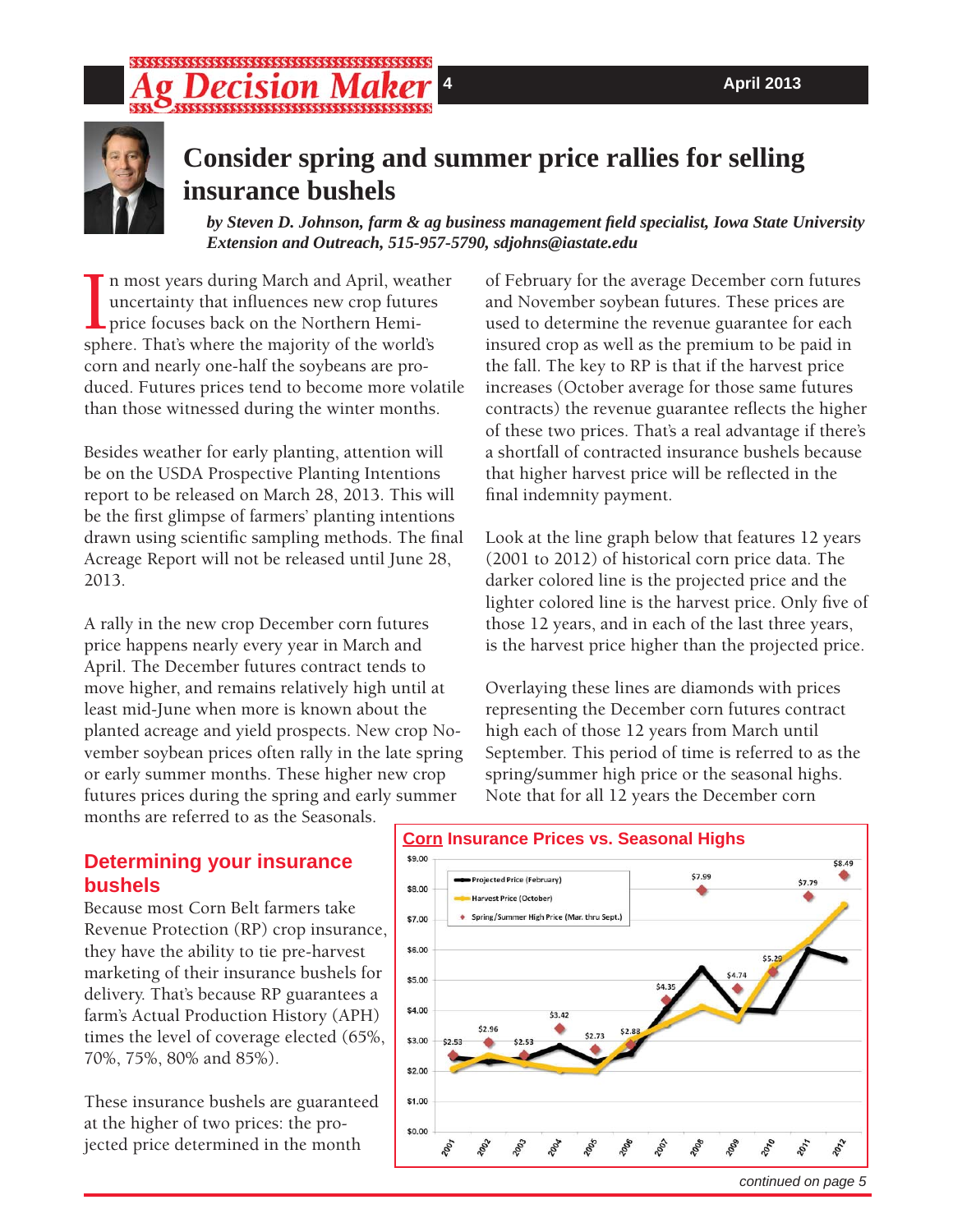### ision

*Consider spring and summer price rallies for selling insurance bushels, continued from page 4*

futures price high was above the projected price. Only the years of 2006 and 2010 did this high not exceed the harvest price.

The conclusion might be that new crop December futures price highs in the seven-month period of March to September provides an opportunity to make some sales of a portion of these insurance bushels. The highest December corn futures prices on the chart occurred on June 27, 2008, August 29, 2011, and August 10, 2012. In most years prior to 2008, this seasonal high for corn occurred in the months from March until June.

### **New crop pricing opportunities**

Remember, with the use of Revenue Protection (RP) crop insurance both yield times price or revenue is guaranteed. These insurance bushels are guaranteed at the higher of two different futures price: the projected price or the harvest price. Combine this understanding of RP annually with the sale of guaranteed insurance bushels after March 1 and before harvest. March 1 is the date that projected prices are known, thus a pre-harvest sales objective could be established.

Since most years, new crop December corn and November soybean futures prices tend to rally in the spring and summer months, the ability exists with RP crop insurance to sell for delivery all or a

portion of your insurance bushels. The goal in 2013 might be to sell some guaranteed bushels when futures prices are at least above these projected prices, which are \$5.65/bu. for corn and \$12.87/bu for soybeans.

For corn and soybeans in 2013, many missed the opportunity to sell new crop bushels last August or September at high prices. A new goal might now be to sell a portion of your guaranteed insurance bushels in the spring and summer months. Cash sales can be made using forward cash or hedgeto-arrive (HTA) contracts. Both

contracts require the delivery of a specific quality and quantity of bushels. The forward cash contract fixes both the futures price and the basis when the contract is initiated, thus the cash price for delivered bushels is known.

However the HTA contract leaves the basis open, but fixes the futures price. If a farmer thinks that the basis might improve prior to delivery, then an HTA contract is preferred. The farmer will still want to pay attention to the basis being offered for that delivery period. The basis should be set well in advance of delivery of these bushels. This involves discussing with your grain merchandiser plans for setting that basis on HTA contracts and the specifics for delivery of those bushels and cash settlement.

The line graph below features those same 12 years of historical soybean data. The darker colored line is the projected price each year since 2001. The lighter colored line is the harvest price for those same years. In six of those 12 years, and in three of the past five years, the harvest price is actually higher than the projected price.

Diamonds with prices overlay these lines and represent the November soybean futures contract high each of those 12 years from March until September. Note that for all 12 years the November soybean



# **Soybean Insurance Prices vs. Seasonal Highs**